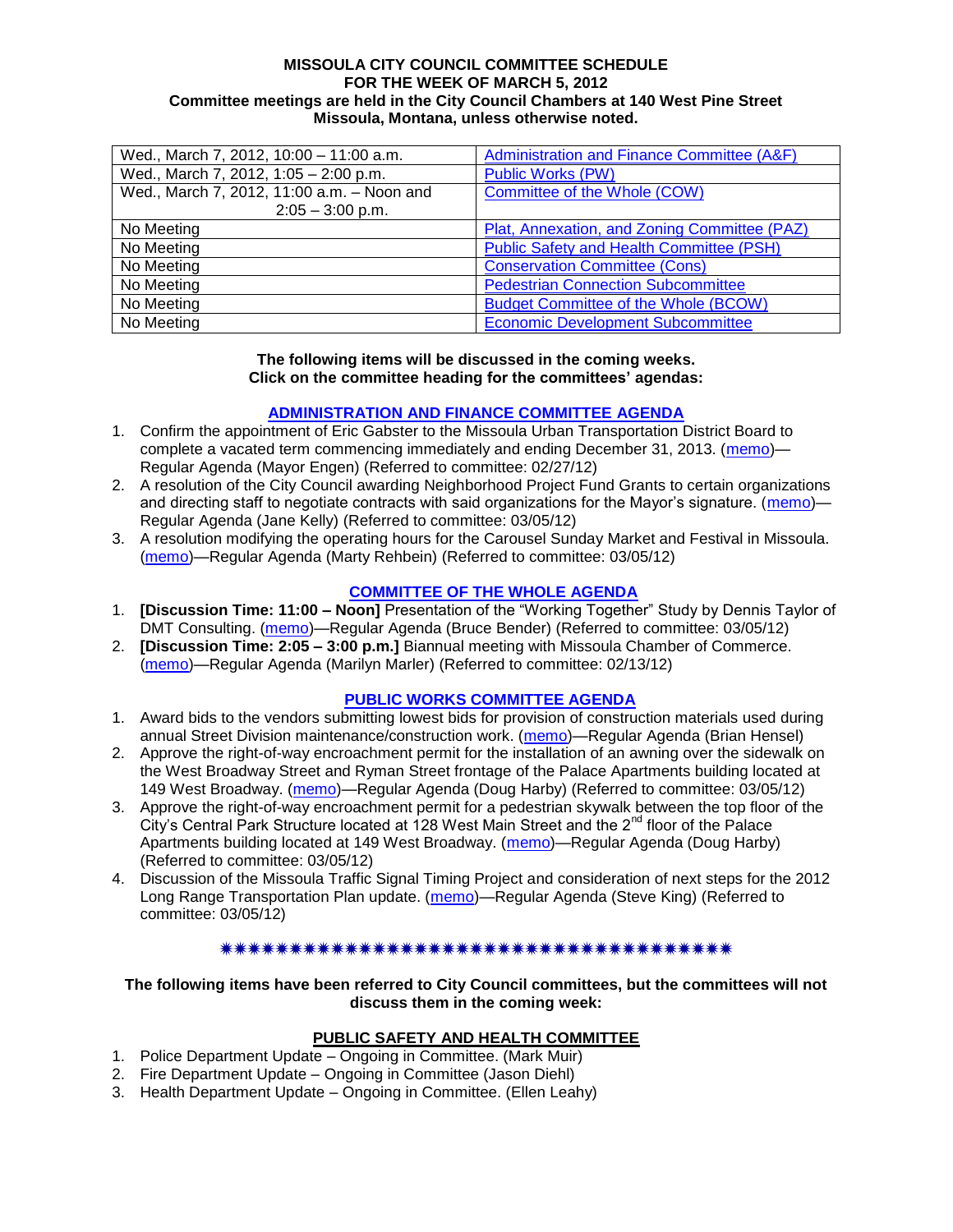- 4. Eat Smart Coalition information. [\(memo\)](http://www.ci.missoula.mt.us/DocumentView.aspx?DID=6776)—Regular Agenda (Jason Wiener) (Referred to committee: 07/11/2011)
- 5. Discuss revisiting cell phone restrictions. [\(memo\)](http://www.ci.missoula.mt.us/DocumentView.aspx?DID=7420) Regular Agenda (Dave Strohmaier) (Referred to committee: 10/17/11)
- 6. Discuss air quality issues related to railroad operations in and through Missoula. [\(memo\)](http://www.ci.missoula.mt.us/DocumentView.aspx?DID=7495)—Regular Agenda (Dave Strohmaier) (Referred to committee: 10/24/11)
- 7. Discussion with Crime Victim Advocate Office. [\(memo\)](http://www.ci.missoula.mt.us/DocumentView.aspx?DID=8109)—Regular Agenda (Jon Wilkins)(Referred to committee: 02/06/12)

# **CONSERVATION COMMITTEE**

- 1. Discuss the city's strategy to complete a boundary survey of Greenough Park. [\(memo\)](http://www.ci.missoula.mt.us/DocumentView.aspx?DID=5875)—Regular Agenda (Dave Strohmaier) (Referred to committee: 04/04/2011)
- 2. Approve and authorize the Mayor to sign an amendment to the agreement with Territorial Landworks, Inc. (TLI) in an amount not to exceed \$136,702.37 for professional services, including engineering, surveying, and construction management for Project #PR 08-02 GCT, Grant Creek Trail, CTEP #STPE 8199(105). [\(memo\)](http://www.ci.missoula.mt.us/DocumentView.aspx?DID=7494)—Regular Agenda (Dave Shaw) (Referred to committee: 10/24/11)

## **PLAT, ANNEXATION & ZONING COMMITTEE**

- 1. Annexation. (see separate list at City Clerk's Office for pending annexations) (Ongoing in Committee)
- 2. Ongoing discussion of City planning issues with members of the Planning Board.—Regular Agenda (Bob Jaffe) (Referred to committee: 3/20/06)
- 3. Amendment Article 7. Error Corrections and Adjustments to the subdivision regulations to allow for restrictions or conditions placed on a plat by the governing body to be amended or removed by a future council. [\(memo\)](http://www.ci.missoula.mt.us/DocumentView.aspx?DID=7568)—Regular Agenda (Lyn Hellegaard) (Referred to committee: 11/07/11)

### **ADMINISTRATION AND FINANCE COMMITTEE**

- 1. Approve claims. (Ongoing) (Consent Agenda)
- 2. Approve journal vouchers. (Ongoing) (Consent Agenda)
- 3. Approve budget transfers. (Ongoing) (Consent Agenda)
- 4. Amend Council rules to change the Council's regular meeting schedule to two meetings per month [\(memo\)](http://www.ci.missoula.mt.us/DocumentView.aspx?DID=4027).—Regular Agenda (Marty Rehbein) (Referred to committee: 06/07/10)
- 5. Discuss the disposition of surplus city land. [\(memo\)](http://www.ci.missoula.mt.us/DocumentView.aspx?DID=4862)—Regular Agenda (Nancy Harte) (Referred to committee: 10/25/10)
- 6. Review the city's current policy for charging the public for various city-produced documents [\(memo\)](http://www.ci.missoula.mt.us/DocumentView.aspx?DID=5143) Regular Agenda (Dave Strohmaier) (Referred to committee: 12/06/10)
- 7. Review Missoula's insurance experience, particularly work comp; propose improvements if warranted. [\(memo\)](http://www.ci.missoula.mt.us/DocumentView.aspx?DID=6381)—Regular Agenda (Ed Childers) (Referred to committee: 05/09/2011)

## **PUBLIC WORKS COMMITTEE**

- 1. Resolution to change the speed limit on Reserve Street between Brooks and 39<sup>th</sup> Street. [\(memo\)](http://www.ci.missoula.mt.us/DocumentView.aspx?DID=5418) Regular Agenda (Wayne Gravatt) (Referred to committee: 01/24/2011)
- 2. Discuss the timing of various traffic lights around the city. [\(memo\)](http://www.ci.missoula.mt.us/DocumentView.aspx?DID=7322)—Regular Agenda (Bob Jaffe) (Referred to committee: 09/26/2011)
- 3. Discuss the school speed zones. [\(memo\)](http://www.ci.missoula.mt.us/DocumentView.aspx?DID=7321)—Regular Agenda (Bob Jaffe) (Referred to committee: 09/26/11)
- 4. Discussion of the proposed 2012 City of Missoula Public Works' projects list. [\(memo\)](http://www.ci.missoula.mt.us/DocumentView.aspx?DID=8379)—Regular Agenda (Doug Harby) (Referred to committee: 03/05/12)
- 5. Presentation of the Missoula Street Lighting Study Final Report. [\(memo\)](http://www.ci.missoula.mt.us/DocumentView.aspx?DID=8375)—Regular Agenda (Dave Strohmaier) (Referred to committee: 03/05/12)

## **COMMITTEE OF THE WHOLE**

- 1. Updates from Council representatives on the Health Board, Community Forum, Transportation Policy Coordinating Committee, other boards and commissions as necessary. – (Ongoing in Committee)
- 3. Joint meeting of the Mayor, City Council and County Commission; a facilitated quarterly OPG review as directed in the [Interlocal Agreement](ftp://ftp.ci.missoula.mt.us/Documents/Mayor/OPG/Adopted-ILA-2005.pdf) (Agenda) —Ongoing (Mayor Engen)
- 4. Examination of Office Planning and Grants [\(memo\)](ftp://ftp.ci.missoula.mt.us/Packets/Council/2008/2008-09-08/Referrals/080825HendricksonOPGreferral.pdf)—Regular Agenda (Lyn Hellegaard) (Referred to committee: 09/08/08)
- 5. Invite Dr. Barry Good, Dean of the UM College of Technology to update the committee on current plans and programs of the COT. [\(memo\)](http://www.ci.missoula.mt.us/DocumentView.aspx?DID=8192)—Regular Agenda (Mike O'Herron) (Referred to committee: 02/13/12)